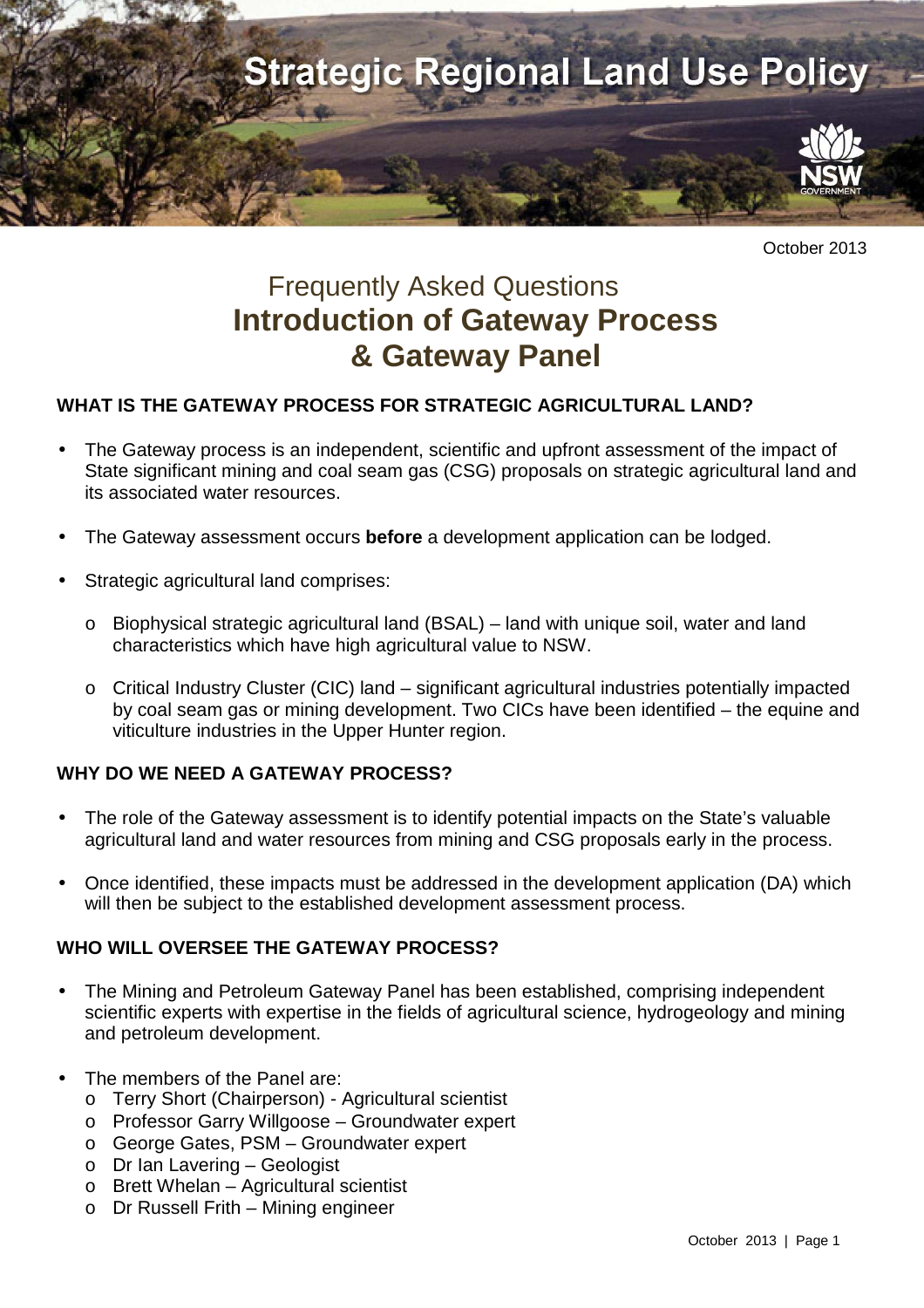

- Biographies of members are available at: www.mpgp.nsw.gov.au
- Panel members have been appointed by the Minister for Planning & Infrastructure for a threeyear term. The Panel will be constituted with three members each time it meets to consider each proposal.

## **WHERE WILL THE GATEWAY PROCESS APPLY?**

- The Gateway process will apply immediately to strategic agricultural land in the Upper Hunter and New England North West Regions.
- The Government is currently inviting feedback on BSAL mapping for the remainder of the state and once this mapping is finalised the Gateway process will also apply to this land.
- In the meantime, a landholder, anywhere in the state, who has entered into an access agreement with a mining or CSG company, can have their site verified as BSAL.

#### **WHY IS SITE VERIFICATION NECESSARY?**

- BSAL is mapped at a broad regional scale and there may be circumstances when this mapping does not reflect what is happening on the ground.
- The site verification process enables mining and coal seam gas operators and landowners to confirm whether a specific site is BSAL and, therefore, whether it has to proceed through the Gateway process.
- A State significant mining or CSG proposal on land that is confirmed as BSAL will have to go through the Gateway process.
- A protocol for site verification has been developed and is available at: www.planning.nsw.gov.au/srlup

#### **DOES THE GATEWAY PROCESS APPLY TO THE CRITICAL INDUSTRY CLUSTERS IN THE UPPER HUNTER?**

- The Gateway process will apply to any new State significant mining or CSG proposals in the equine and viticulture clusters (as they were mapped in the 2012 Upper Hunter Strategic Regional Land Use Plan) until the draft revised maps are finalised.
- As the equine and viticulture clusters in the Upper Hunter region were mapped at a broad regional scale it was necessary to conduct a verification process. This work has now been completed and draft revised maps showing the clusters are currently on exhibition (see FAQ – Critical Industry Clusters Upper Hunter Exhibition).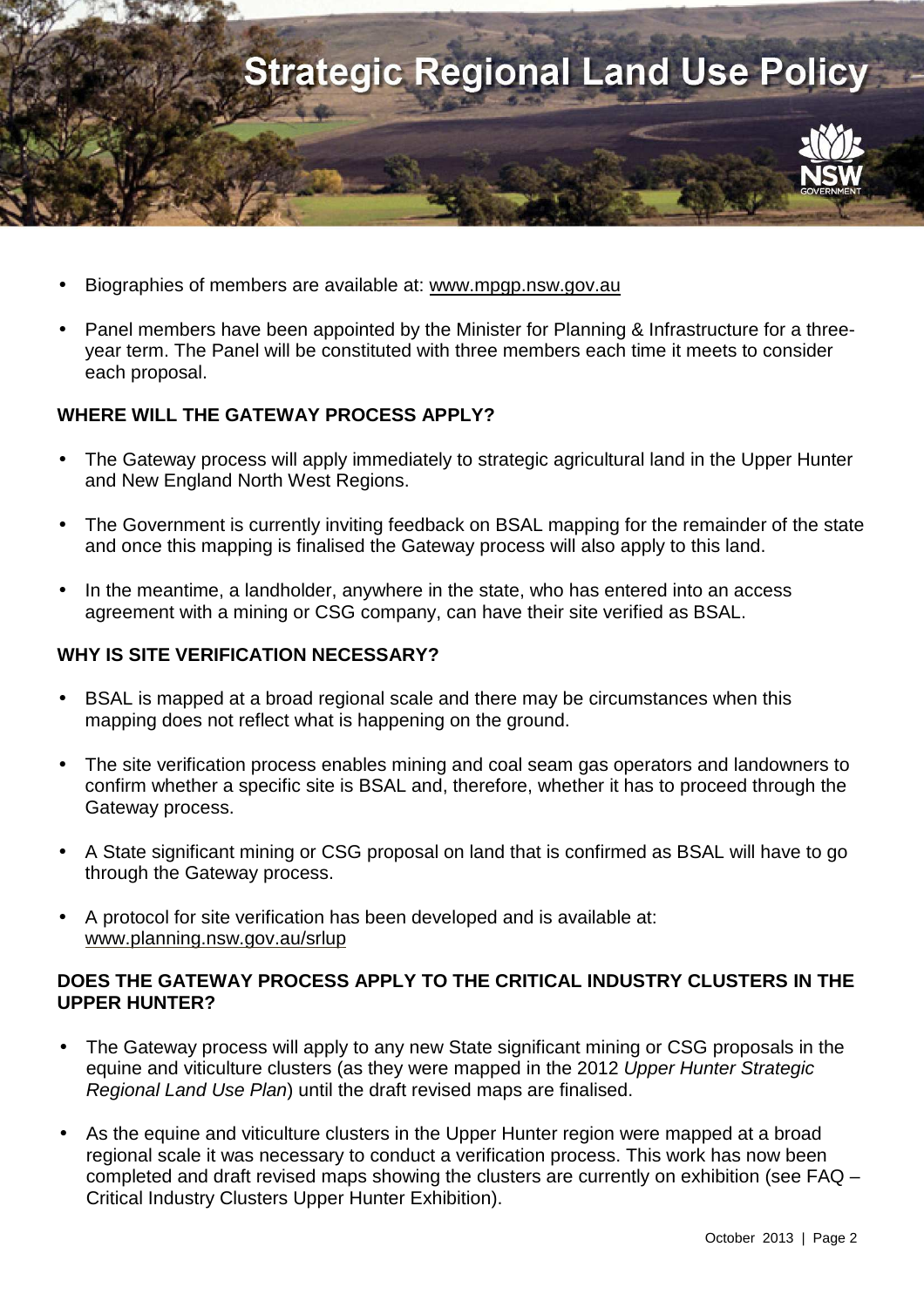

- Once the maps for the CICs are finalised:
	- o CSG exclusion zones will apply to the land within the clusters, preventing CSG activity.
	- o The Gateway process will continue to apply to new State significant mining proposals on land within the clusters.

## **WHAT PROJECTS WILL HAVE TO GO THROUGH THE GATEWAY PROCESS?**

- The Gateway process applies to State significant mining or CSG exploration and development activity on strategic agricultural land that requires a new or extended lease.
- Gas pipelines that do not form part of the mining or petroleum production lease do not have to go through the Gateway process. Pipeline impacts will be comprehensively assessed through the requirement for an Agricultural Impact Statement at the development assessment stage.

## **HOW DOES THE GATEWAY PROCESS WORK?**

- The Gateway Panel will assess the proposal against detailed scientific and technical criteria, contained in the State Environmental Planning Policy (Mining, Petroleum Production and Extractive Industries), 2007 (Mining SEPP). The Panel has 90 days to conduct its assessment.
- When the project is located on BSAL, the project must also be referred to the Minister for Primary Industries for advice on the project's impacts under the Aquifer Interference Policy, and to the Commonwealth Independent Expert Scientific Committee for advice on potential impacts on water resources (see below).
- If the Gateway Panel considers that the proposal meets the relevant criteria in the Mining SEPP, it will issue an unconditional certificate to the applicant. If the Panel considers that it does not meet some or all of the relevant criteria it will issue a conditional certificate which may include recommendations such as further studies or modifications to the project.
- The applicant can proceed with a development application in either case but must address the recommendations of the Gateway Panel in the DA. The consent authority must also consider the Gateway Panel's recommendations.

## **WHAT ROLE DOES THE COMMONWEALTH PLAY IN THE GATEWAY PROCESS?**

- The NSW and the Australian Governments have agreed on a referral protocol under the National Partnership Agreement on Coal Seam Gas and Large Coal Mining Development.
- This will ensure all project decisions in NSW that could have a significant impact on a water resource will be made considering the advice of the Commonwealth's Independent Expert Scientific Committee.